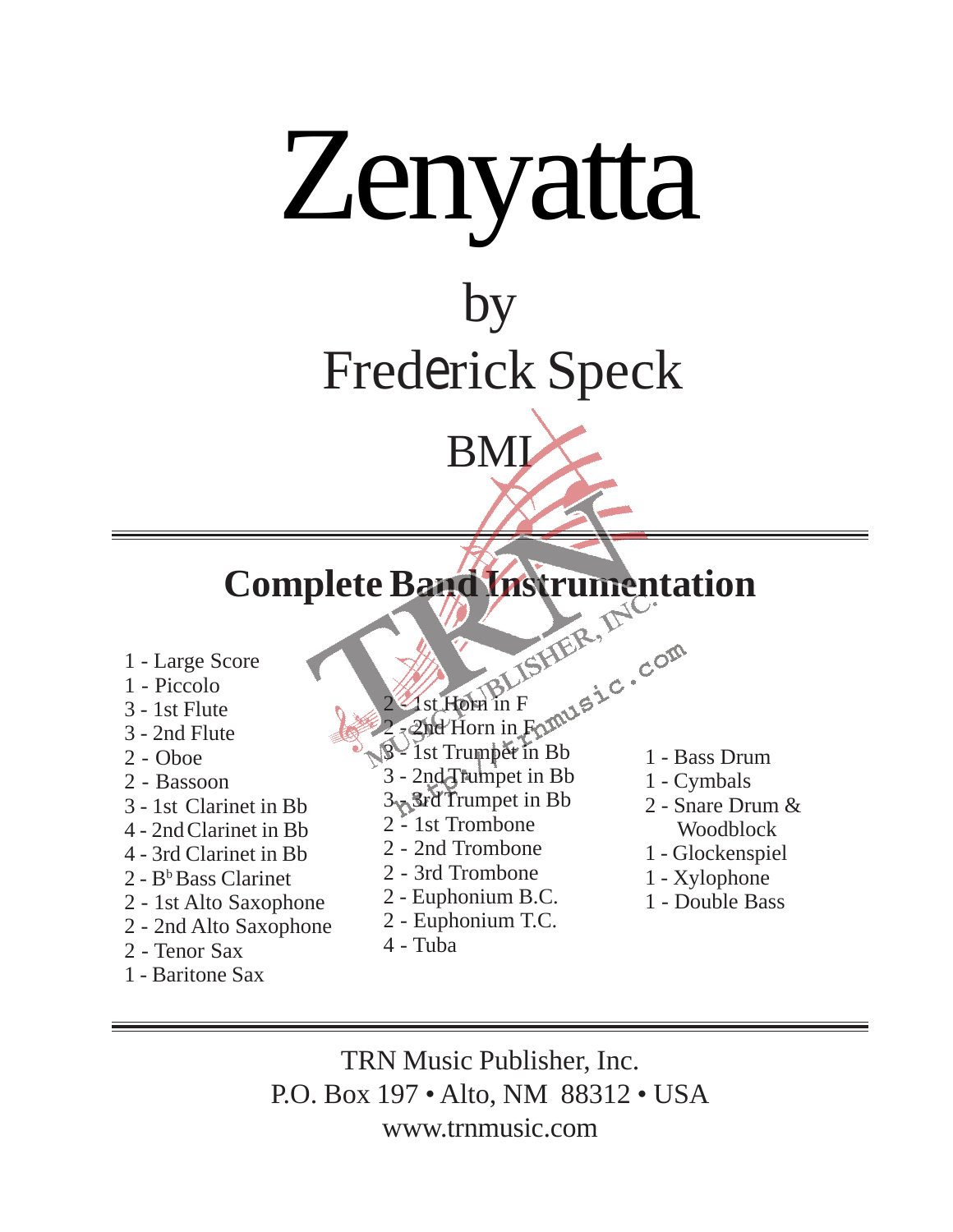Zenyatta "Galop"

### **ZENYATTA PROGRAM NOTES:**

Perhaps the most famous of all *galops* is Offenbach's 'infernal galop' from *Orpheus in the Underworld*, but many others have been written by such prominent composers as Johann Strauss II (the 'Waltz King'), Dmitri Shostakovich, Franz Liszt, and of course, the famed American bandmaster, Karl King. Named after the fastest running gait of the horse, this style of music reveals unbridled exuberance and spirit. It was sometimes even referred to as the 'post horn' *galop* in reference to the valveless coiled trumpet once used to signal the arrival of the post rider.

*Zenyatta* takes its title from the 2010 International Horse of the Year. In her spectacular career, she was only beaten once in twenty starts, and that single time by a Kentucky-bred bay colt, who will always carry the blame for barging in on this Cinderella's last dance in the Breeders' Cup Classic. Yet, there is one more curious musical connection with the title and the name *Zenyatta*. Owner, Jerry Moss, named his horse after the album, *Zenyatta Mondatta* by the English rock band, "The Police." It's a word merger of French and Sanskrit which means, "on top of the world."

### **ABOUT THE COMPOSER:**



Frederick Speek (b. 1955), Director of Bands and Professor of Music at the University of Louisville, conducts the Wind Symphony and New Music Ensemble, and teaches conducting and composition. Under his leadership, the Wind Symphony has been invited to perform at KMEA Conferences, CBDNA Southern Division Conferences, the CBDNA National Conference, the MENC National Conference and the World Association of Symphonic Bands and Ensembles Conference in Killarney, Ireland. His music has been performed by such ensembles as the Louisville Orchestra, the Denver Symphony and Speculum Musicae, and recorded by such artists as Richard Stoltzman. Twice the recipient of the University of Louisville President's Award for Outstanding Scholarship, Research and Creative Activity, his work has also been recognized through fellowships and commissions

from such organizations as the Barlow Endowment, the National Endowment for the Arts, the Indiana Arts Commission, and the Pennsylvania Council for the Arts. He holds the B.M. and M.M. from Bowling Green State University and the D.M.A. from the University of Maryland. Dr. Speck is a member of The American Bandmasters Association.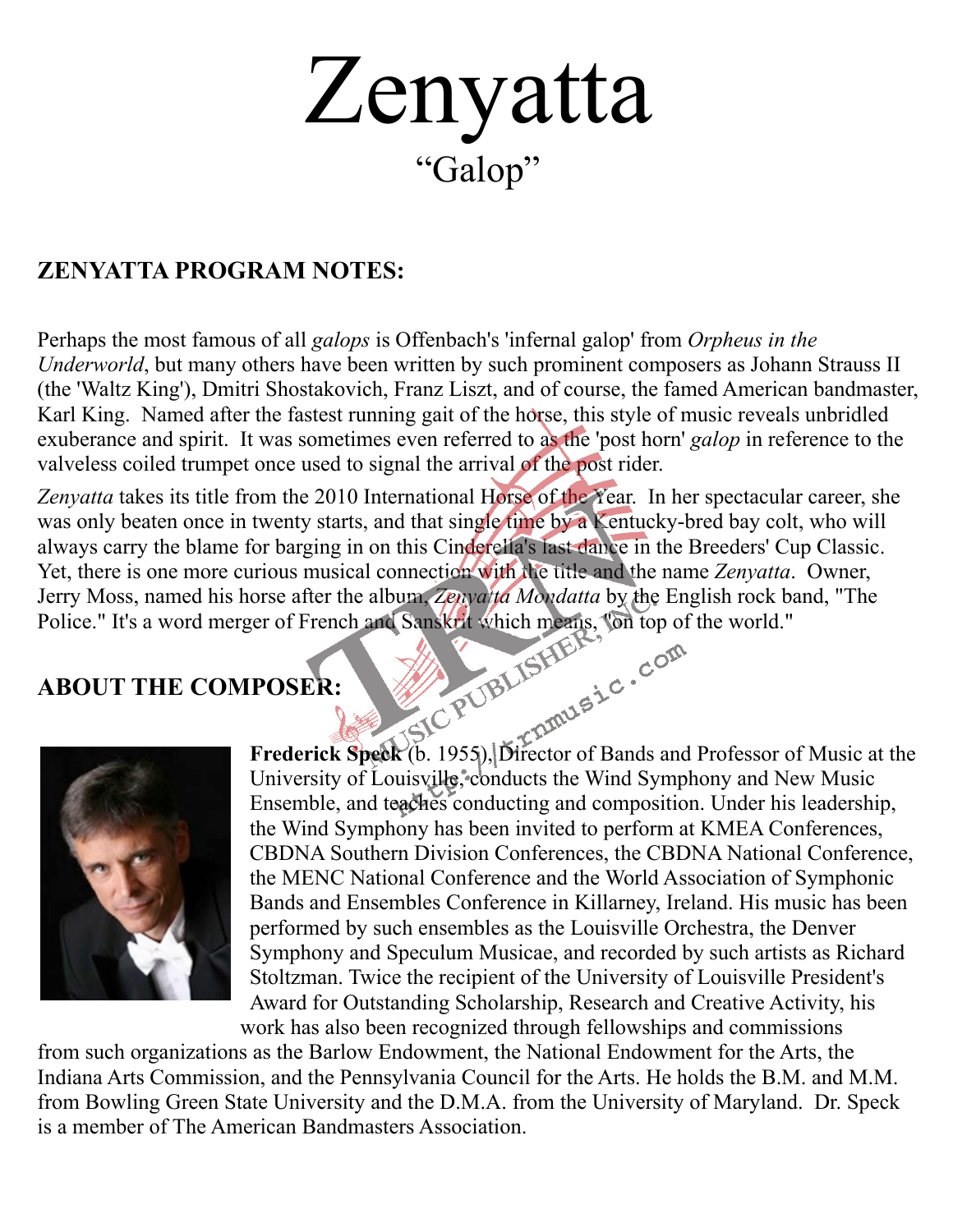#### Zenyatta

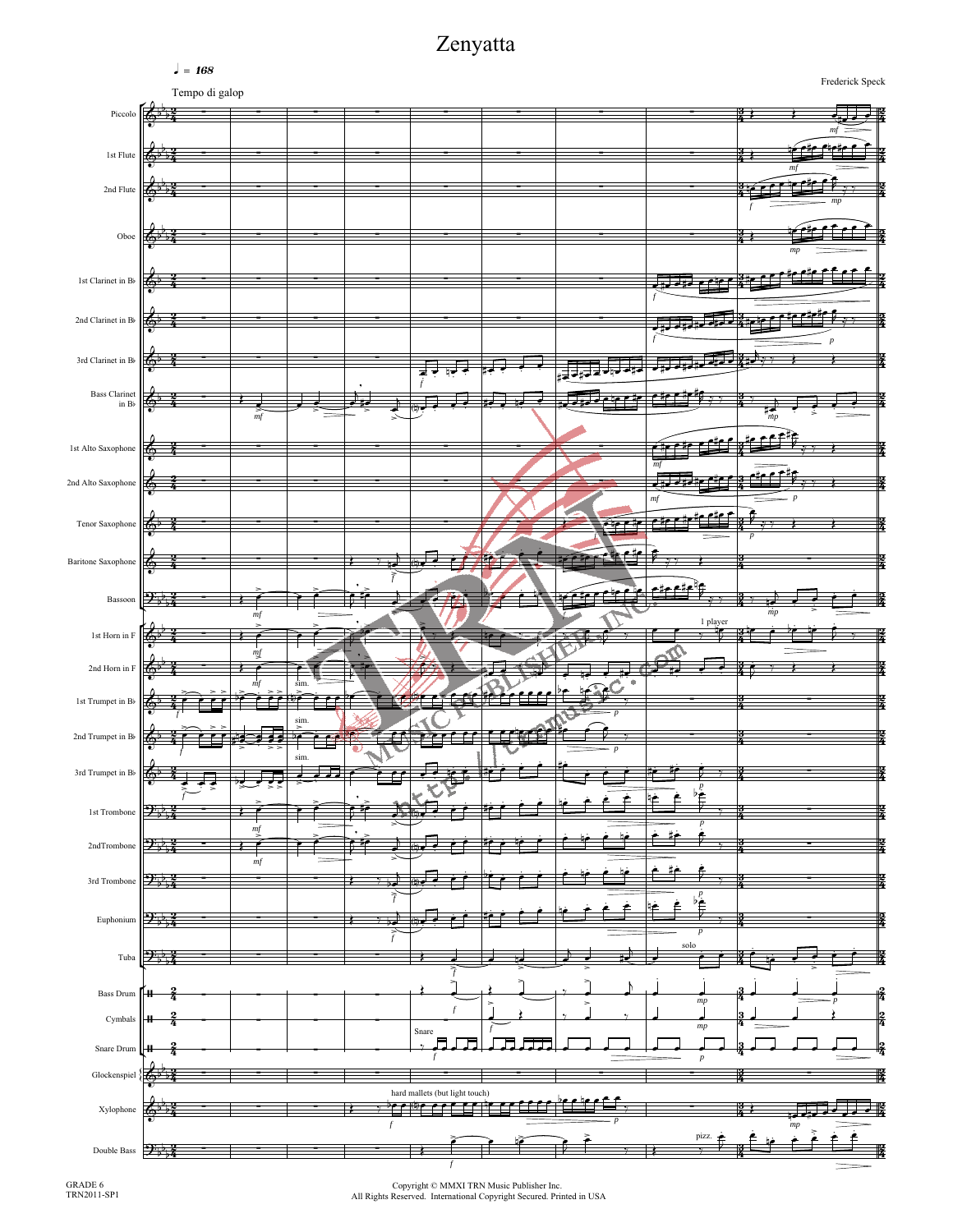

GRADE 6 TRN2011-SP1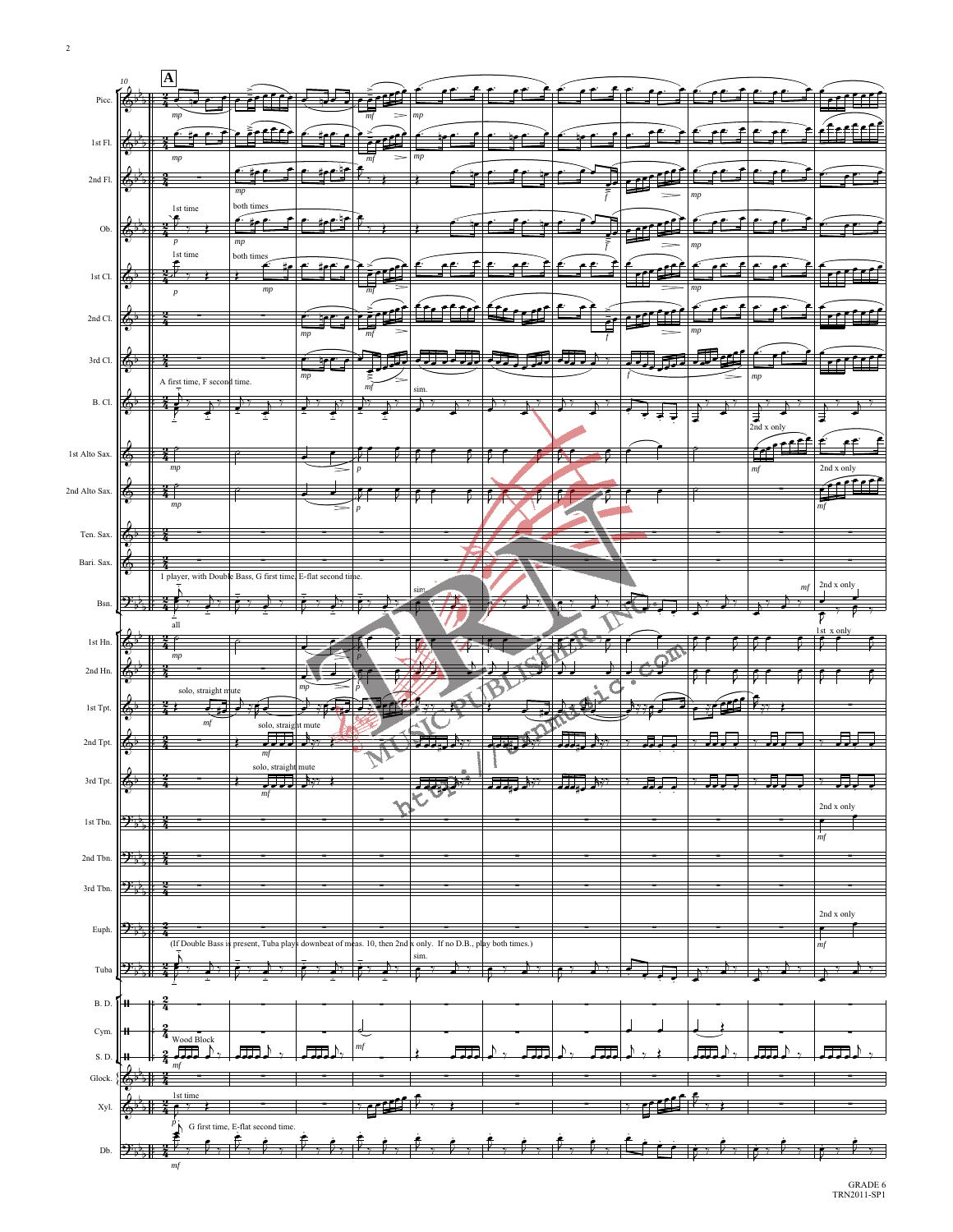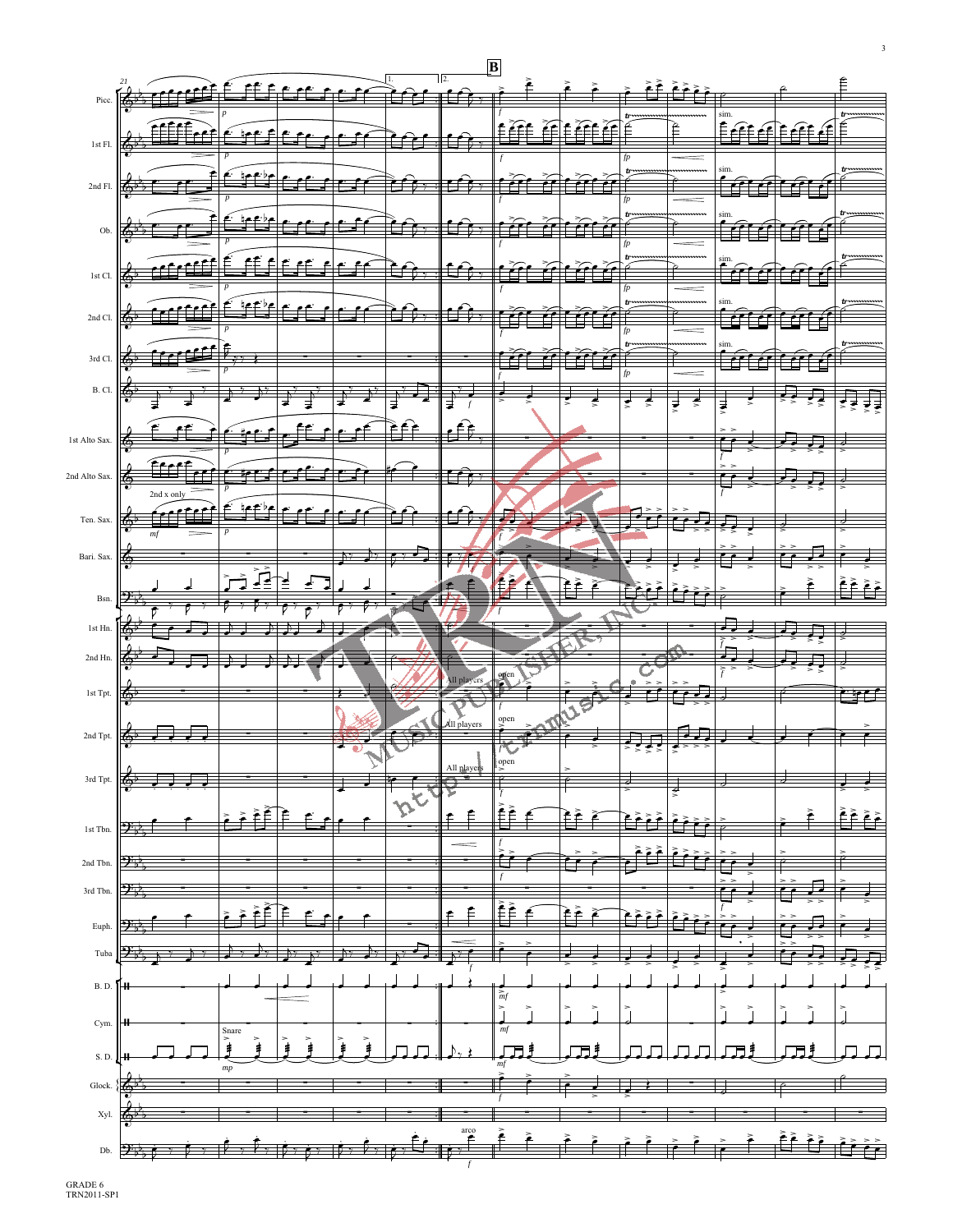|                              |                                                                                                                                           |                                                                                                                                                                                                                                                                                                                                                                                                                                                        | Pice (2005 - EF COCOPED PLOT COP                                                                                                                                                                                                                                                                                                                                                                                                                                           |                 | 0700 LL LL |    |                                    |                      |                                                                               |                          |
|------------------------------|-------------------------------------------------------------------------------------------------------------------------------------------|--------------------------------------------------------------------------------------------------------------------------------------------------------------------------------------------------------------------------------------------------------------------------------------------------------------------------------------------------------------------------------------------------------------------------------------------------------|----------------------------------------------------------------------------------------------------------------------------------------------------------------------------------------------------------------------------------------------------------------------------------------------------------------------------------------------------------------------------------------------------------------------------------------------------------------------------|-----------------|------------|----|------------------------------------|----------------------|-------------------------------------------------------------------------------|--------------------------|
|                              |                                                                                                                                           |                                                                                                                                                                                                                                                                                                                                                                                                                                                        |                                                                                                                                                                                                                                                                                                                                                                                                                                                                            |                 |            |    |                                    |                      |                                                                               |                          |
|                              | $\overbrace{\mathbb{H}}^{(tr)\text{nm}}$<br>1st Fl. $\left  \bigoplus_{i=1}^n x_i \right $                                                | <u>trarat</u>                                                                                                                                                                                                                                                                                                                                                                                                                                          |                                                                                                                                                                                                                                                                                                                                                                                                                                                                            | 40 <sub>z</sub> |            |    | <u>tri rri mund</u>                |                      | <u>eebeerel</u>                                                               |                          |
|                              |                                                                                                                                           |                                                                                                                                                                                                                                                                                                                                                                                                                                                        | $\left \bigoplus_{2\text{nd } \text{FL}} \frac{\left \bigoplus_{i=1}^n \frac{1}{\binom{n}{2}} \right ^2}{\binom{n}{2}} \right  \leq \frac{C}{\binom{n}{2}} \cdot \frac{C}{\binom{n}{2}} \cdot \frac{C}{\binom{n}{2}} \cdot \frac{C}{\binom{n}{2}} \cdot \frac{C}{\binom{n}{2}} \cdot \frac{C}{\binom{n}{2}} \cdot \frac{C}{\binom{n}{2}} \cdot \frac{C}{\binom{n}{2}} \cdot \frac{C}{\binom{n}{2}} \cdot \frac{C}{\binom{n}{2}} \cdot \frac{C}{\binom{n}{2}} \cdot \frac{$ |                 |            |    | <u>tri rico de contri "F</u>       |                      | <u>se cece e celest</u>                                                       |                          |
|                              |                                                                                                                                           |                                                                                                                                                                                                                                                                                                                                                                                                                                                        |                                                                                                                                                                                                                                                                                                                                                                                                                                                                            |                 |            |    |                                    |                      |                                                                               |                          |
|                              |                                                                                                                                           |                                                                                                                                                                                                                                                                                                                                                                                                                                                        | 0. 2009                                                                                                                                                                                                                                                                                                                                                                                                                                                                    |                 |            |    | ti a fallan mar                    |                      |                                                                               | $\overline{\ }$          |
|                              |                                                                                                                                           |                                                                                                                                                                                                                                                                                                                                                                                                                                                        | 1st Clerk Comment of Clerk Clerk Clerk Clerk Clerk Clerk Clerk Clerk Clerk Clerk Clerk Clerk Clerk Clerk Clerk Clerk Clerk Clerk Clerk Clerk Clerk Clerk Clerk Clerk Clerk Clerk Clerk Clerk Clerk Clerk Clerk Clerk Clerk Cl                                                                                                                                                                                                                                              |                 |            |    | <u>ezrtif feftef er a rentet k</u> | $\mathbf{f}$         | $\mathbb{F}$                                                                  |                          |
|                              |                                                                                                                                           |                                                                                                                                                                                                                                                                                                                                                                                                                                                        |                                                                                                                                                                                                                                                                                                                                                                                                                                                                            |                 |            |    |                                    |                      |                                                                               |                          |
|                              |                                                                                                                                           |                                                                                                                                                                                                                                                                                                                                                                                                                                                        |                                                                                                                                                                                                                                                                                                                                                                                                                                                                            |                 |            |    |                                    |                      |                                                                               |                          |
|                              |                                                                                                                                           |                                                                                                                                                                                                                                                                                                                                                                                                                                                        | $\frac{1}{2\pi d}$ Class $\frac{d^{2}y}{dy^{2}}$ , $\frac{1}{2\pi d}$ , $\frac{1}{2\pi d}$ , $\frac{1}{2\pi d}$ , $\frac{1}{2\pi d}$ , $\frac{1}{2\pi d}$ , $\frac{1}{2\pi d}$                                                                                                                                                                                                                                                                                             |                 |            |    | <b>Fulled Collection</b>           |                      |                                                                               |                          |
|                              | B. C1.                                                                                                                                    | $\frac{1}{\frac{1}{2} \cdot \frac{1}{2} \cdot \frac{1}{2} \cdot \frac{1}{2} \cdot \frac{1}{2} \cdot \frac{1}{2} \cdot \frac{1}{2} \cdot \frac{1}{2} \cdot \frac{1}{2} \cdot \frac{1}{2} \cdot \frac{1}{2} \cdot \frac{1}{2} \cdot \frac{1}{2} \cdot \frac{1}{2} \cdot \frac{1}{2} \cdot \frac{1}{2} \cdot \frac{1}{2} \cdot \frac{1}{2} \cdot \frac{1}{2} \cdot \frac{1}{2} \cdot \frac{1}{2} \cdot \frac{1}{2} \cdot \frac{1}{2} \cdot \frac{1}{2} \$ |                                                                                                                                                                                                                                                                                                                                                                                                                                                                            | 事<br>ţ          |            |    |                                    |                      | $\frac{1}{\log n}$                                                            |                          |
|                              |                                                                                                                                           |                                                                                                                                                                                                                                                                                                                                                                                                                                                        |                                                                                                                                                                                                                                                                                                                                                                                                                                                                            |                 |            |    |                                    |                      |                                                                               |                          |
| 1st Alto Sax.                | 6f                                                                                                                                        |                                                                                                                                                                                                                                                                                                                                                                                                                                                        |                                                                                                                                                                                                                                                                                                                                                                                                                                                                            |                 |            | Þ. |                                    |                      |                                                                               |                          |
| 2nd Alto Sax.                | 险                                                                                                                                         |                                                                                                                                                                                                                                                                                                                                                                                                                                                        |                                                                                                                                                                                                                                                                                                                                                                                                                                                                            |                 |            |    |                                    |                      | $\frac{1}{2}$ , $\frac{1}{2}$ , $\frac{1}{2}$ , $\frac{1}{2}$ , $\frac{1}{2}$ |                          |
| Ten. Sax.                    |                                                                                                                                           | $\frac{1}{2}$                                                                                                                                                                                                                                                                                                                                                                                                                                          | $\frac{1}{2}$                                                                                                                                                                                                                                                                                                                                                                                                                                                              | $\overline{C}$  |            |    |                                    | بی کا می می<br>منابع |                                                                               |                          |
|                              | Bari. Sax. $\left  \begin{array}{ccc} \bullet & \bullet & \bullet & \bullet \\ \bullet & \bullet & \bullet & \bullet \end{array} \right $ |                                                                                                                                                                                                                                                                                                                                                                                                                                                        |                                                                                                                                                                                                                                                                                                                                                                                                                                                                            |                 |            |    |                                    |                      |                                                                               |                          |
| Bsn.                         | $\mathcal{P}$                                                                                                                             | $\frac{1}{2}$                                                                                                                                                                                                                                                                                                                                                                                                                                          |                                                                                                                                                                                                                                                                                                                                                                                                                                                                            |                 |            |    |                                    |                      | $\tilde{\epsilon}$ if                                                         |                          |
| $1\mathrm{st}\:\mathrm{Hn}.$ | $\rho$   $\rho$                                                                                                                           |                                                                                                                                                                                                                                                                                                                                                                                                                                                        |                                                                                                                                                                                                                                                                                                                                                                                                                                                                            |                 |            |    |                                    |                      |                                                                               |                          |
|                              |                                                                                                                                           |                                                                                                                                                                                                                                                                                                                                                                                                                                                        |                                                                                                                                                                                                                                                                                                                                                                                                                                                                            |                 |            |    |                                    |                      |                                                                               |                          |
| 2nd Hn.                      | $\Phi^{\sharp}$                                                                                                                           |                                                                                                                                                                                                                                                                                                                                                                                                                                                        |                                                                                                                                                                                                                                                                                                                                                                                                                                                                            |                 |            |    |                                    |                      |                                                                               |                          |
| $1\,\mathrm{st}$ Tpt.        | $\mathbf{\Phi}^{\mathbf{p}}$                                                                                                              |                                                                                                                                                                                                                                                                                                                                                                                                                                                        | $\epsilon$ is really in the $\epsilon$                                                                                                                                                                                                                                                                                                                                                                                                                                     | 24              |            |    |                                    |                      |                                                                               |                          |
| 2nd Tpt.                     |                                                                                                                                           | $\leftarrow$ $\leftarrow$ $\leftarrow$ $\leftarrow$ $\leftarrow$ $\leftarrow$ $\leftarrow$                                                                                                                                                                                                                                                                                                                                                             | $\implies$                                                                                                                                                                                                                                                                                                                                                                                                                                                                 | <b>Part</b>     | $\epsilon$ |    | $\overline{\phantom{a}}$           |                      |                                                                               |                          |
| $3\mathrm{rd}$ Tpt.          |                                                                                                                                           |                                                                                                                                                                                                                                                                                                                                                                                                                                                        |                                                                                                                                                                                                                                                                                                                                                                                                                                                                            |                 |            |    |                                    |                      |                                                                               |                          |
| $1\,\mathrm{st}$ Tbn.        |                                                                                                                                           |                                                                                                                                                                                                                                                                                                                                                                                                                                                        |                                                                                                                                                                                                                                                                                                                                                                                                                                                                            |                 |            |    |                                    |                      |                                                                               |                          |
| 2nd Tbn.                     |                                                                                                                                           |                                                                                                                                                                                                                                                                                                                                                                                                                                                        |                                                                                                                                                                                                                                                                                                                                                                                                                                                                            |                 |            |    |                                    |                      |                                                                               | $\overline{\phantom{0}}$ |
| 3rd Tbn.                     |                                                                                                                                           |                                                                                                                                                                                                                                                                                                                                                                                                                                                        |                                                                                                                                                                                                                                                                                                                                                                                                                                                                            |                 |            |    |                                    |                      |                                                                               | $\overline{\phantom{0}}$ |
|                              |                                                                                                                                           |                                                                                                                                                                                                                                                                                                                                                                                                                                                        |                                                                                                                                                                                                                                                                                                                                                                                                                                                                            |                 |            |    |                                    |                      |                                                                               |                          |
| Euph.                        |                                                                                                                                           |                                                                                                                                                                                                                                                                                                                                                                                                                                                        |                                                                                                                                                                                                                                                                                                                                                                                                                                                                            |                 |            |    |                                    |                      |                                                                               |                          |
| Tuba                         |                                                                                                                                           |                                                                                                                                                                                                                                                                                                                                                                                                                                                        |                                                                                                                                                                                                                                                                                                                                                                                                                                                                            |                 |            |    |                                    |                      |                                                                               |                          |
| B.D.                         |                                                                                                                                           |                                                                                                                                                                                                                                                                                                                                                                                                                                                        |                                                                                                                                                                                                                                                                                                                                                                                                                                                                            |                 |            |    |                                    |                      |                                                                               |                          |
| Cym.                         |                                                                                                                                           | ਜ ≇                                                                                                                                                                                                                                                                                                                                                                                                                                                    |                                                                                                                                                                                                                                                                                                                                                                                                                                                                            | ĦŦ              |            |    |                                    |                      |                                                                               |                          |
| S.D.                         |                                                                                                                                           |                                                                                                                                                                                                                                                                                                                                                                                                                                                        |                                                                                                                                                                                                                                                                                                                                                                                                                                                                            |                 |            |    |                                    |                      |                                                                               |                          |
| Glock.                       |                                                                                                                                           |                                                                                                                                                                                                                                                                                                                                                                                                                                                        |                                                                                                                                                                                                                                                                                                                                                                                                                                                                            |                 |            |    |                                    |                      |                                                                               |                          |
| Xyl.                         |                                                                                                                                           |                                                                                                                                                                                                                                                                                                                                                                                                                                                        |                                                                                                                                                                                                                                                                                                                                                                                                                                                                            |                 |            |    |                                    |                      |                                                                               |                          |
| Db.                          |                                                                                                                                           |                                                                                                                                                                                                                                                                                                                                                                                                                                                        |                                                                                                                                                                                                                                                                                                                                                                                                                                                                            |                 |            |    |                                    |                      |                                                                               |                          |

GRADE 6 TRN2011-SP1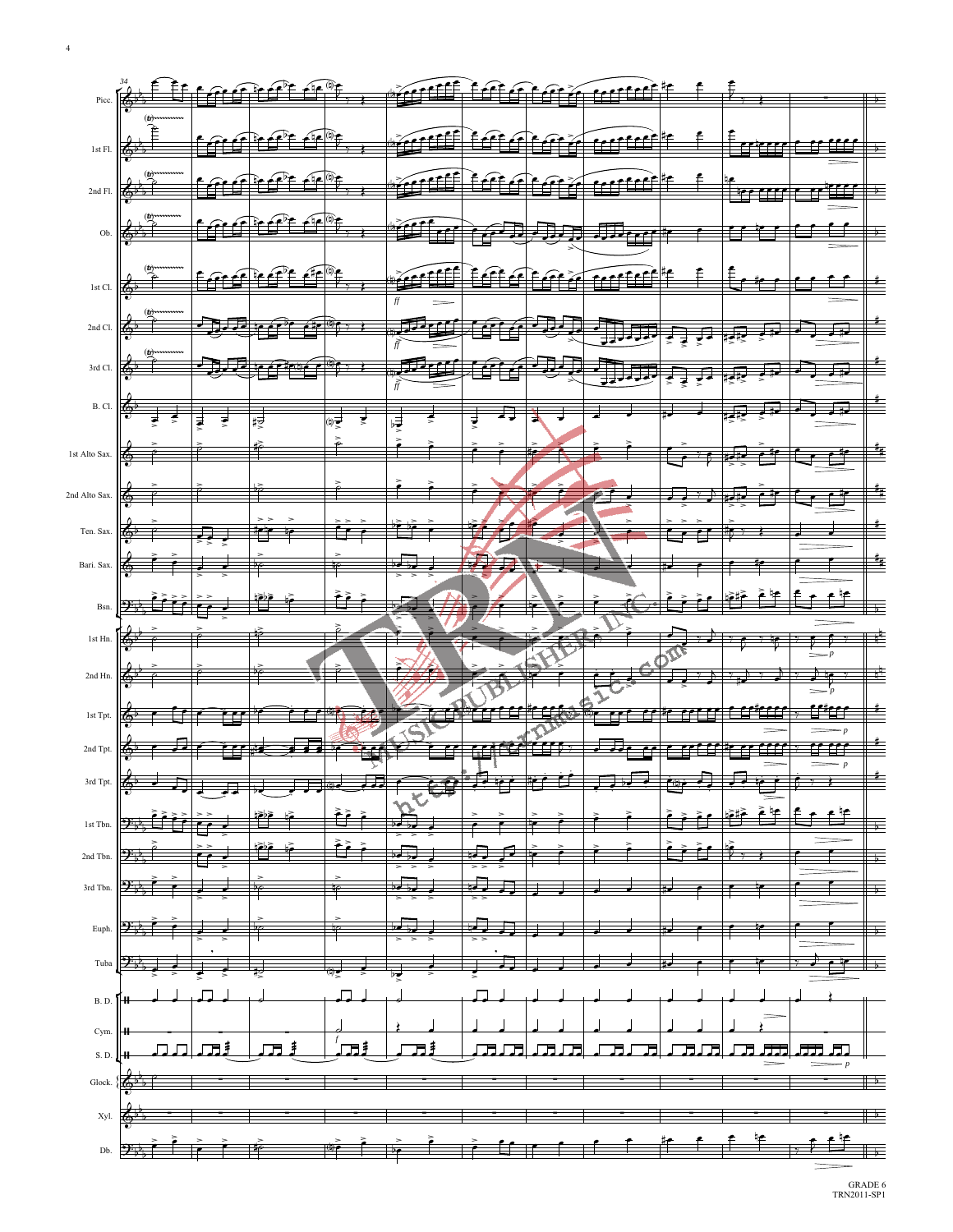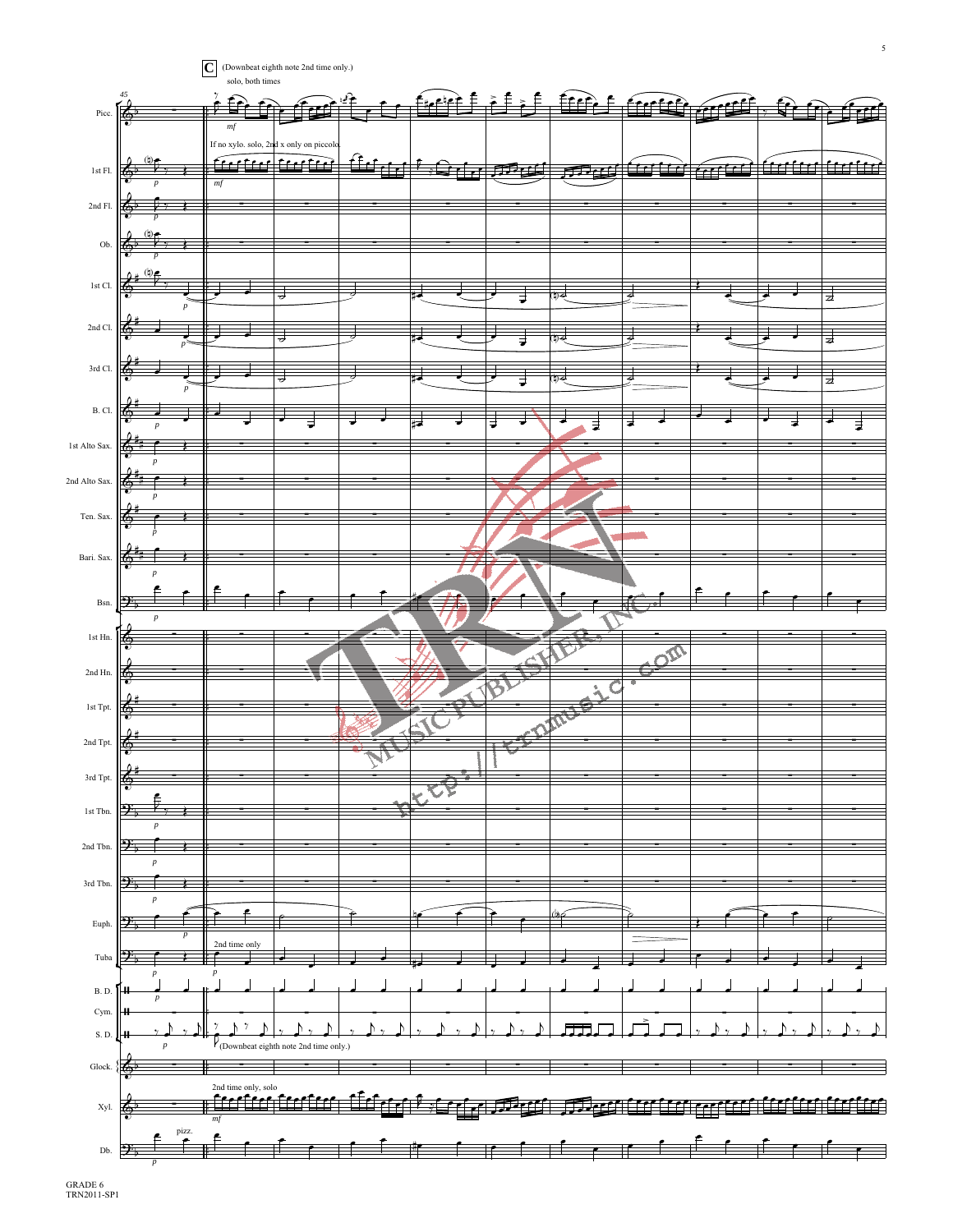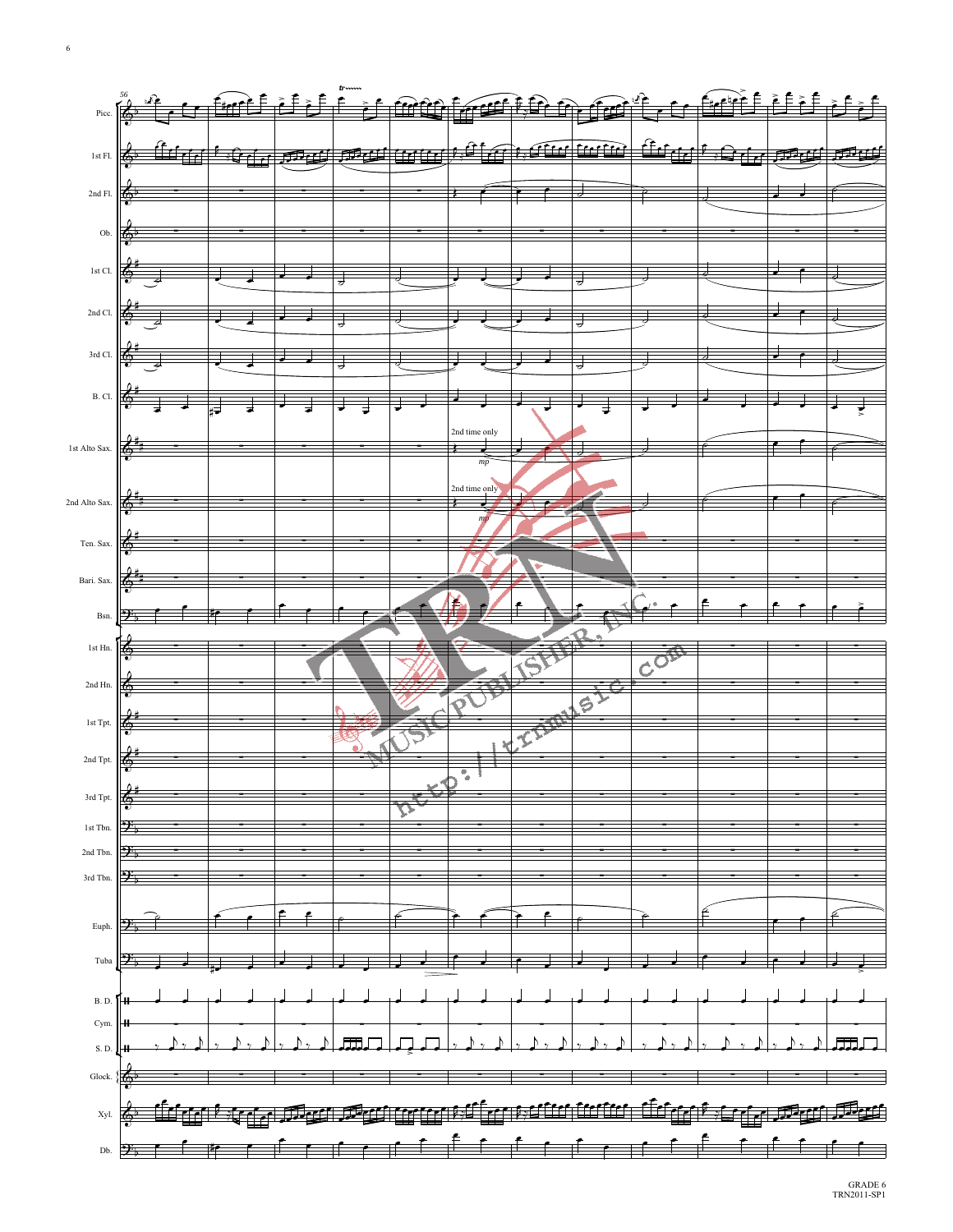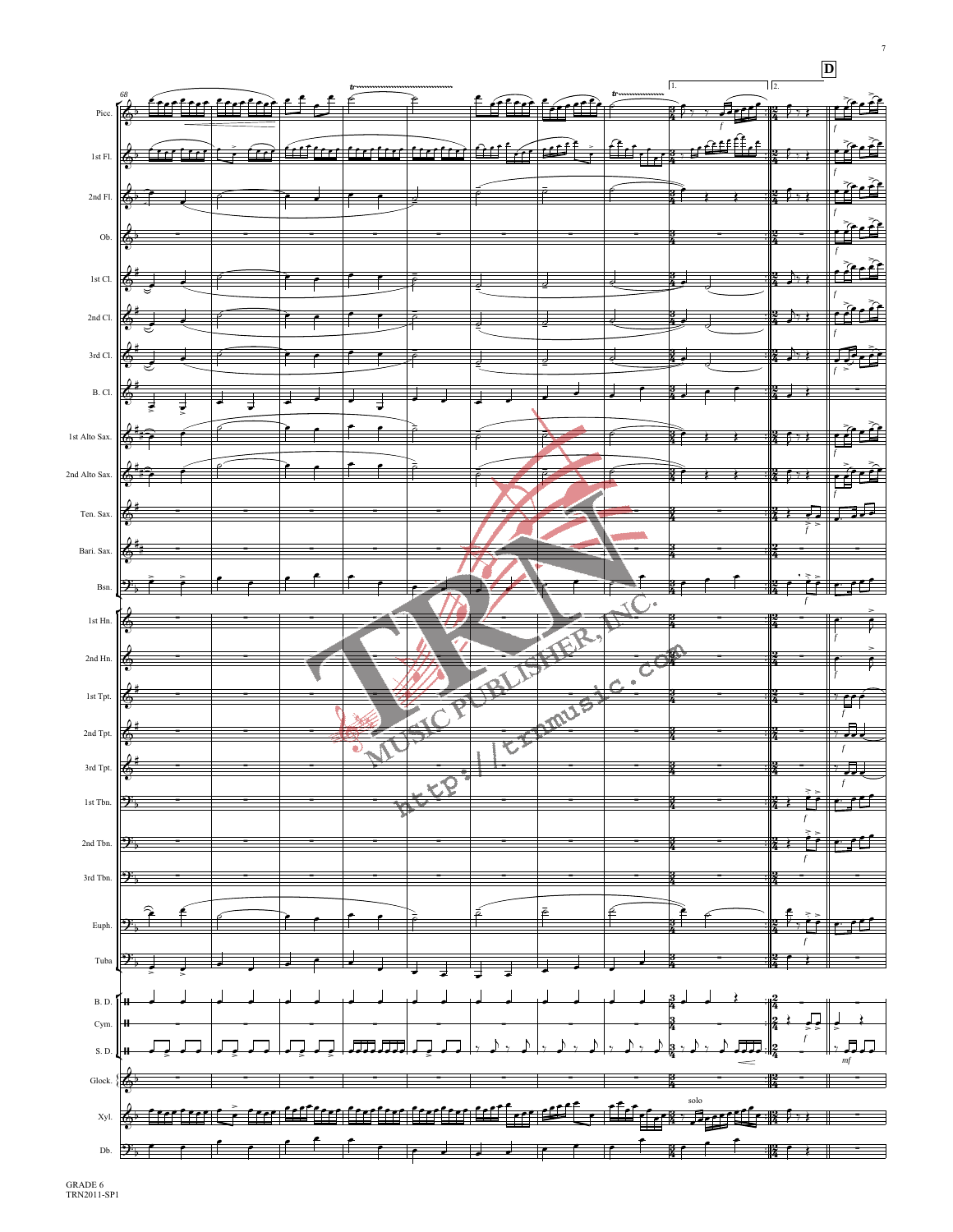|            |                                                                                                                                                                                                                                                                                                                                                                                                                                         |      |               |                  |                                                                                                                                                                                                                                                                                                                     |  |                                                                                                                                                                                                                                                                                             |                         | <u>≠∂≠∂≠∂≠₫≠₫≠∂ ",</u>    |
|------------|-----------------------------------------------------------------------------------------------------------------------------------------------------------------------------------------------------------------------------------------------------------------------------------------------------------------------------------------------------------------------------------------------------------------------------------------|------|---------------|------------------|---------------------------------------------------------------------------------------------------------------------------------------------------------------------------------------------------------------------------------------------------------------------------------------------------------------------|--|---------------------------------------------------------------------------------------------------------------------------------------------------------------------------------------------------------------------------------------------------------------------------------------------|-------------------------|---------------------------|
|            | $18 F1.$ $\frac{1}{18 F1}$ $\frac{1}{18 F1}$ $\frac{1}{18 F1}$ $\frac{1}{18 F1}$ $\frac{1}{18 F1}$ $\frac{1}{18 F1}$ $\frac{1}{18 F1}$ $\frac{1}{18 F1}$ $\frac{1}{18 F1}$ $\frac{1}{18 F1}$ $\frac{1}{18 F1}$ $\frac{1}{18 F1}$ $\frac{1}{18 F1}$ $\frac{1}{18 F1}$ $\frac{1}{18 F1}$                                                                                                                                                  |      |               |                  |                                                                                                                                                                                                                                                                                                                     |  |                                                                                                                                                                                                                                                                                             |                         | <u>rê tê hêtê hêf a b</u> |
|            | $\text{2nd FL} \left( \frac{1}{\sqrt{2}} + \frac{1}{\sqrt{2}} + \frac{1}{\sqrt{2}} + \frac{1}{\sqrt{2}} + \frac{1}{\sqrt{2}} + \frac{1}{\sqrt{2}} + \frac{1}{\sqrt{2}} + \frac{1}{\sqrt{2}} + \frac{1}{\sqrt{2}} + \frac{1}{\sqrt{2}} + \frac{1}{\sqrt{2}} + \frac{1}{\sqrt{2}} + \frac{1}{\sqrt{2}} + \frac{1}{\sqrt{2}} + \frac{1}{\sqrt{2}} + \frac{1}{\sqrt{2}} + \frac{1}{\sqrt{2}} + \frac{1}{\sqrt{2}} + \frac{1}{\sqrt{2}} + \$ |      |               |                  |                                                                                                                                                                                                                                                                                                                     |  |                                                                                                                                                                                                                                                                                             |                         | <u>nînî kînî kira</u>     |
|            |                                                                                                                                                                                                                                                                                                                                                                                                                                         |      |               |                  |                                                                                                                                                                                                                                                                                                                     |  |                                                                                                                                                                                                                                                                                             |                         | <u>n tirkitari pri</u>    |
|            | $1810.$ $\frac{1}{10}$ $\frac{1}{10}$ $\frac{1}{10}$ $\frac{1}{10}$ $\frac{1}{10}$ $\frac{1}{10}$ $\frac{1}{10}$ $\frac{1}{10}$ $\frac{1}{10}$ $\frac{1}{10}$ $\frac{1}{10}$ $\frac{1}{10}$ $\frac{1}{10}$ $\frac{1}{10}$ $\frac{1}{10}$ $\frac{1}{10}$ $\frac{1}{10}$ $\frac{1}{10}$ $\frac{1}{10}$ $\frac{$                                                                                                                           |      |               |                  |                                                                                                                                                                                                                                                                                                                     |  |                                                                                                                                                                                                                                                                                             |                         | <u>eferitfi ita f</u>     |
|            |                                                                                                                                                                                                                                                                                                                                                                                                                                         |      |               |                  |                                                                                                                                                                                                                                                                                                                     |  |                                                                                                                                                                                                                                                                                             | <u>e de divere li t</u> |                           |
|            | and the state of the state of the state of the state of the state of the state of the state of the state of the                                                                                                                                                                                                                                                                                                                         |      |               |                  |                                                                                                                                                                                                                                                                                                                     |  |                                                                                                                                                                                                                                                                                             |                         |                           |
|            | $\mathbb{E}^{10}$ $\left  \frac{Q^2}{Q^2} \right  = \frac{1}{2}$ $\left  \frac{1}{2}$ $\frac{1}{2}$ $\left  \frac{1}{2}$ $\frac{1}{2}$ $\frac{1}{2}$ $\left  \frac{1}{2}$ $\frac{1}{2}$ $\frac{1}{2}$ $\left  \frac{1}{2} \right $ $\frac{1}{2}$ $\left  \frac{1}{2} \right $ $\frac{1}{2}$ $\left  \frac{1}{2} \right $ $\frac{1}{2}$ $\left  \frac{1}{2} \right$                                                                      |      |               |                  |                                                                                                                                                                                                                                                                                                                     |  |                                                                                                                                                                                                                                                                                             |                         |                           |
|            | the control of the state of the control of the state of the state of the state of the state of the state of the                                                                                                                                                                                                                                                                                                                         |      |               |                  |                                                                                                                                                                                                                                                                                                                     |  |                                                                                                                                                                                                                                                                                             |                         | <u> cîcî  tîcî  recî</u>  |
|            | $_{2nd\,Atto\,Sax.}$ $\frac{1}{60}$ $\frac{1}{30}$ $\frac{1}{30}$ $\frac{1}{30}$ $\frac{1}{30}$ $\frac{1}{30}$ $\frac{1}{30}$ $\frac{1}{30}$ $\frac{1}{30}$ $\frac{1}{30}$ $\frac{1}{30}$ $\frac{1}{30}$ $\frac{1}{30}$ $\frac{1}{30}$ $\frac{1}{30}$ $\frac{1}{30}$ $\frac{1}{30}$ $\frac{1}{30}$ $\frac{1}{3$                                                                                                                         |      |               |                  |                                                                                                                                                                                                                                                                                                                     |  |                                                                                                                                                                                                                                                                                             |                         |                           |
|            | $T_{\text{Cen-Sax}}$ $\left  \frac{f}{\Phi}$ $\frac{f}{\Phi}$ $\frac{f}{\Phi}$ $\frac{f}{\Phi}$ $\frac{f}{\Phi}$ $\frac{f}{\Phi}$ $\frac{f}{\Phi}$ $\left  \frac{f}{\Phi} \right $ $\frac{f}{\Phi}$ $\frac{f}{\Phi}$ $\frac{f}{\Phi}$ $\frac{f}{\Phi}$ $\frac{f}{\Phi}$ $\frac{f}{\Phi}$ $\frac{f}{\Phi}$ $\frac{f}{\Phi}$ $\frac{f}{\Phi}$ $\frac{f}{\Phi}$                                                                            |      |               |                  |                                                                                                                                                                                                                                                                                                                     |  | $\begin{array}{c c c c} \hline \textbf{r} & \textbf{r} & \textbf{r} & \textbf{r} \\ \hline \textbf{r} & \textbf{r} & \textbf{r} & \textbf{r} \\ \hline \textbf{r} & \textbf{r} & \textbf{r} & \textbf{r} \\ \hline \textbf{r} & \textbf{r} & \textbf{r} & \textbf{r} \\ \hline \end{array}$ |                         |                           |
| Bari. Sax. |                                                                                                                                                                                                                                                                                                                                                                                                                                         |      |               |                  |                                                                                                                                                                                                                                                                                                                     |  |                                                                                                                                                                                                                                                                                             |                         |                           |
|            |                                                                                                                                                                                                                                                                                                                                                                                                                                         |      |               |                  |                                                                                                                                                                                                                                                                                                                     |  |                                                                                                                                                                                                                                                                                             |                         |                           |
| 1st Hn.    |                                                                                                                                                                                                                                                                                                                                                                                                                                         |      |               |                  | $\frac{1}{2}$ $\frac{1}{2}$ $\frac{1}{2}$ $\frac{1}{2}$ $\frac{1}{2}$ $\frac{1}{2}$ $\frac{1}{2}$ $\frac{1}{2}$ $\frac{1}{2}$ $\frac{1}{2}$ $\frac{1}{2}$ $\frac{1}{2}$ $\frac{1}{2}$ $\frac{1}{2}$ $\frac{1}{2}$ $\frac{1}{2}$ $\frac{1}{2}$ $\frac{1}{2}$ $\frac{1}{2}$ $\frac{1}{2}$ $\frac{1}{2}$ $\frac{1}{2}$ |  |                                                                                                                                                                                                                                                                                             |                         |                           |
| 2nd Hn.    | $\frac{1}{2}$ , and $\frac{1}{2}$ , $\frac{1}{2}$ , $\frac{1}{2}$ , $\frac{1}{2}$ , $\frac{1}{2}$ , $\frac{1}{2}$ , $\frac{1}{2}$ , $\frac{1}{2}$ , $\frac{1}{2}$ , $\frac{1}{2}$ , $\frac{1}{2}$ , $\frac{1}{2}$ , $\frac{1}{2}$ , $\frac{1}{2}$ , $\frac{1}{2}$ , $\frac{1}{2}$ , $\frac{1}{2}$ ,                                                                                                                                     | 5555 | $\rightarrow$ |                  |                                                                                                                                                                                                                                                                                                                     |  | <del>⊰⊺∞</del> ⊘*                                                                                                                                                                                                                                                                           |                         |                           |
|            | 1st Tpt. $\left \oint_0^{\frac{\pi}{2}} \int_{-\infty}^{\infty} \frac{\rho}{\rho} \rho \rho \right  \int_0^{\infty} \frac{\lambda}{\lambda}$                                                                                                                                                                                                                                                                                            |      |               | $\frac{1}{2}$    | 2. 200                                                                                                                                                                                                                                                                                                              |  |                                                                                                                                                                                                                                                                                             |                         |                           |
|            | 2nd Tpt. $\left \bigotimes^{\frac{\pi}{2}}$ $\left  \bigotimes^{\frac{\pi}{2}} \right $ $\left  \bigotimes^{\pi} \right $                                                                                                                                                                                                                                                                                                               |      |               | $\rightarrow$ 5. |                                                                                                                                                                                                                                                                                                                     |  |                                                                                                                                                                                                                                                                                             |                         |                           |
| 3rd Tpt    |                                                                                                                                                                                                                                                                                                                                                                                                                                         |      |               |                  | $\frac{1}{\sqrt{2}}$ , $\frac{1}{\sqrt{2}}$ , $\frac{1}{\sqrt{2}}$ , $\frac{1}{\sqrt{2}}$ , $\frac{1}{\sqrt{2}}$ , $\frac{1}{\sqrt{2}}$                                                                                                                                                                             |  |                                                                                                                                                                                                                                                                                             |                         |                           |
| 1st Tbn    |                                                                                                                                                                                                                                                                                                                                                                                                                                         |      |               |                  |                                                                                                                                                                                                                                                                                                                     |  |                                                                                                                                                                                                                                                                                             |                         |                           |
| 2nd Tbn    |                                                                                                                                                                                                                                                                                                                                                                                                                                         |      |               |                  |                                                                                                                                                                                                                                                                                                                     |  |                                                                                                                                                                                                                                                                                             |                         |                           |
| 3rd Tbn    |                                                                                                                                                                                                                                                                                                                                                                                                                                         |      |               |                  |                                                                                                                                                                                                                                                                                                                     |  |                                                                                                                                                                                                                                                                                             |                         |                           |
| Euph       |                                                                                                                                                                                                                                                                                                                                                                                                                                         |      |               |                  |                                                                                                                                                                                                                                                                                                                     |  |                                                                                                                                                                                                                                                                                             |                         |                           |
| Tuba       |                                                                                                                                                                                                                                                                                                                                                                                                                                         |      |               |                  |                                                                                                                                                                                                                                                                                                                     |  |                                                                                                                                                                                                                                                                                             |                         |                           |
| B.D<br>Cym |                                                                                                                                                                                                                                                                                                                                                                                                                                         |      |               |                  |                                                                                                                                                                                                                                                                                                                     |  |                                                                                                                                                                                                                                                                                             |                         |                           |
| Glock.     |                                                                                                                                                                                                                                                                                                                                                                                                                                         |      |               |                  |                                                                                                                                                                                                                                                                                                                     |  |                                                                                                                                                                                                                                                                                             |                         |                           |
| Xyl.       |                                                                                                                                                                                                                                                                                                                                                                                                                                         |      |               |                  |                                                                                                                                                                                                                                                                                                                     |  |                                                                                                                                                                                                                                                                                             |                         |                           |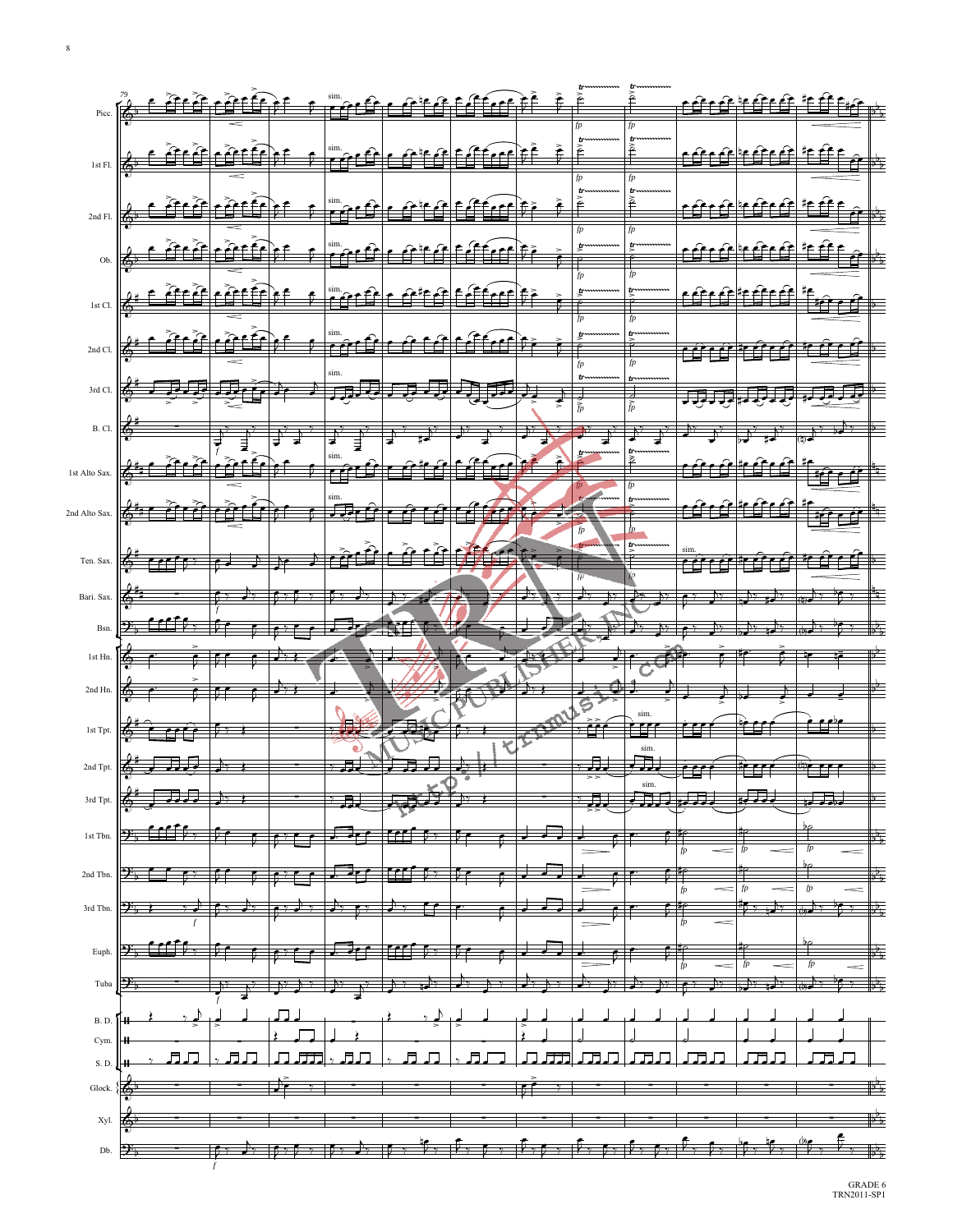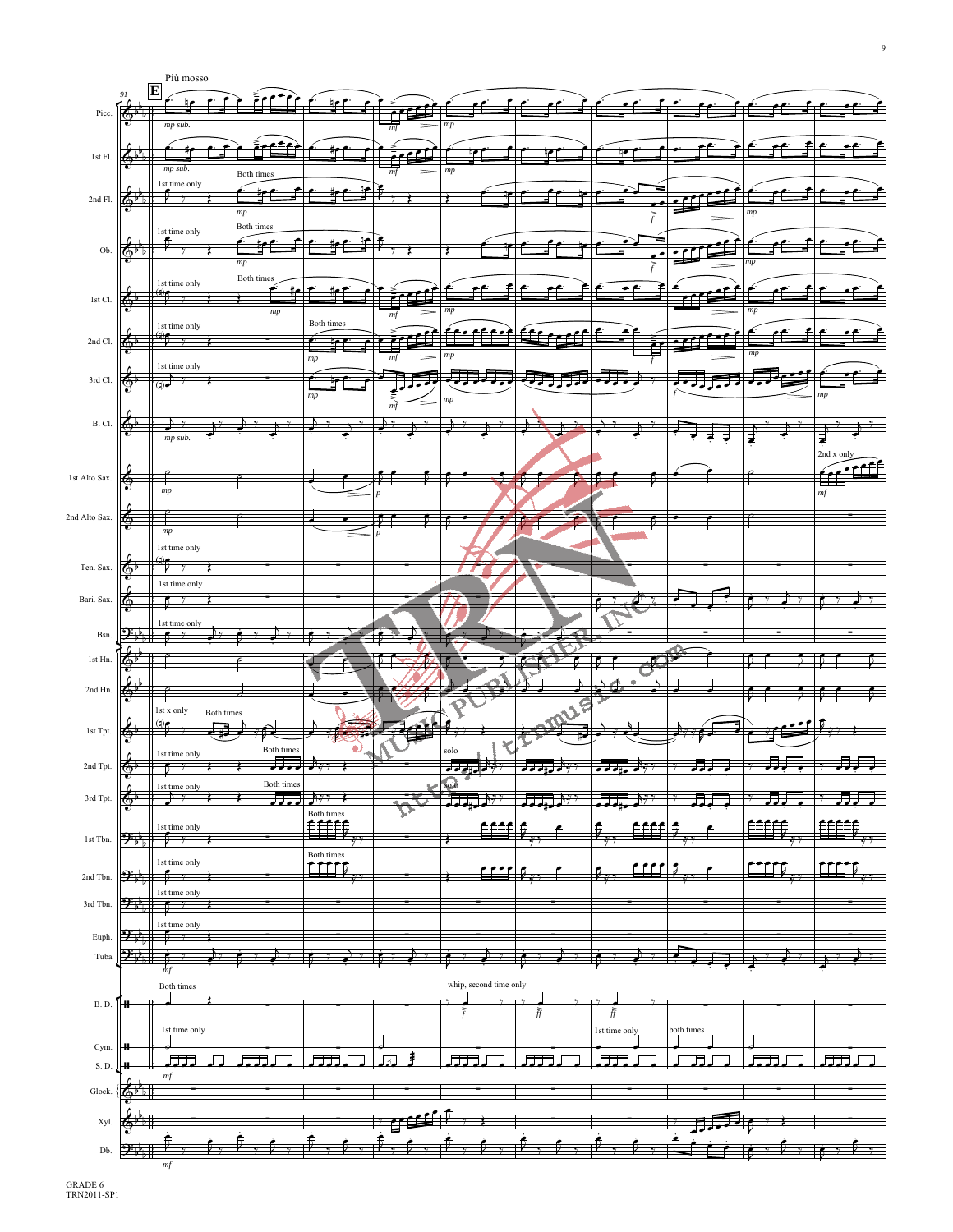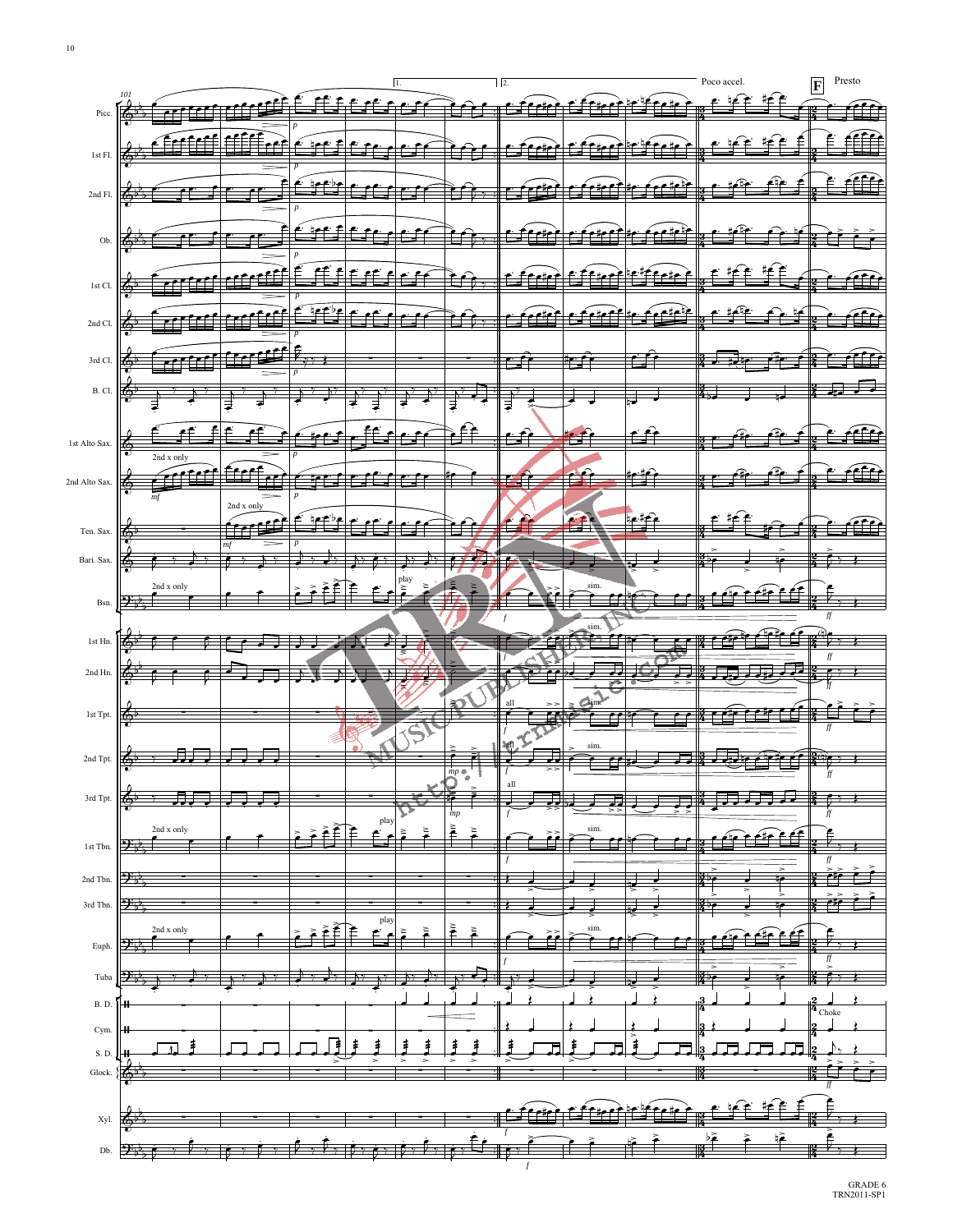